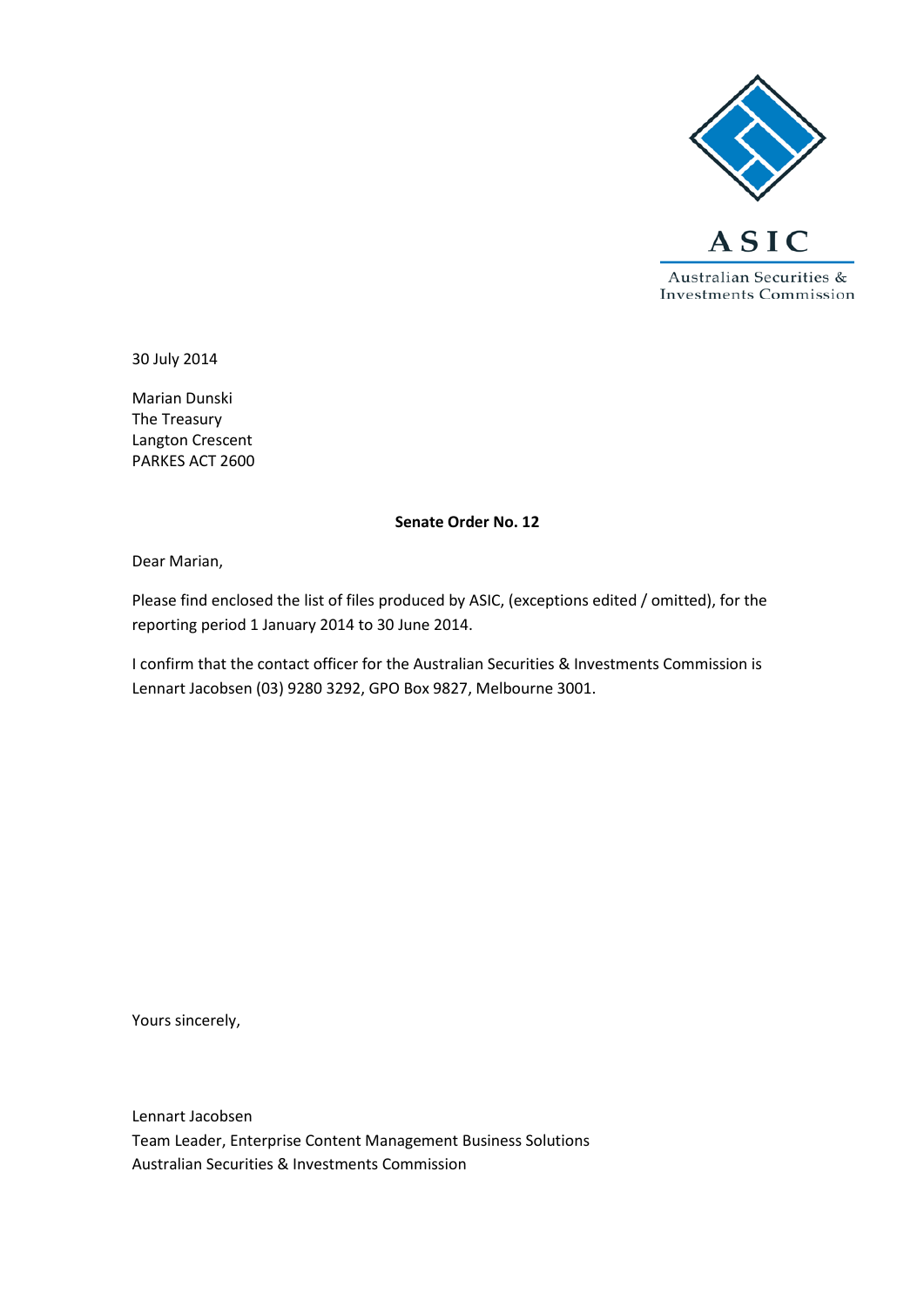

# **SENATE ORDER NO. 12**

## **AUSTRALIAN SECURITIES AND INVESTMENTS COMMISSION**

*Indexed agency file lists created between 1 January 2014 and 30 June 2014*

**Agency Contact: Lennart Jacobsen (03) 9280 3292 Lennart.jacobsen@asic.gov.au Website:** [http://www.asic.gov.au](http://www.asic.gov.au/)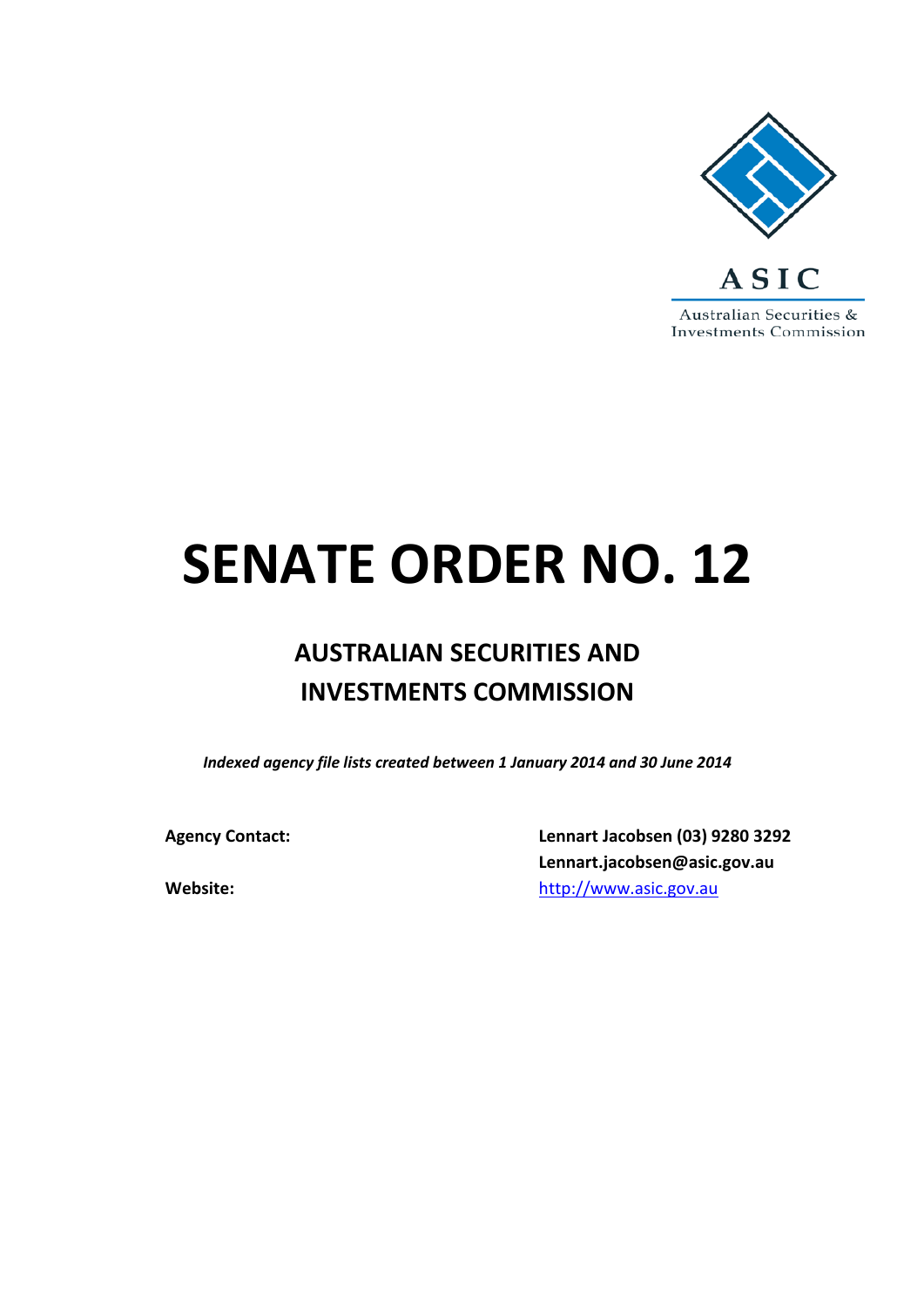| File Number     | File Name                                                           |  |
|-----------------|---------------------------------------------------------------------|--|
| PMR 2014/011862 | IOSCO MEETINGS: WASHINGTON - FEBRUARY 2009                          |  |
| PMR 2014/011863 | IOSCO MEETINGS: ITF - QUEBEC - MAY 2009                             |  |
| PMR 2014/011864 | IOSCO MEETINGS: TEL AVIV - JUNE 2009                                |  |
| PMR 2014/011868 | IOSCO MEETINGS: LONDON - SEPTEMBER 2009                             |  |
| PMR 2014/011871 | IOSCO MEETINGS: BASEL - OCTOBER 2009                                |  |
| PMR 2014/011879 | IOSCO MEETINGS: ROME - NOVEMBER 2009                                |  |
| PMR 2014/011888 | IOSCO MEETINGS: ITF - DUBAI - DECEMBER 2009                         |  |
| PMR 2014/011891 | IOSCO MEETINGS: MADRID - JANUARY 2010                               |  |
| PMR 2014/011893 | IOSCO MEETINGS: ITF - SYDNEY - MARCH 2010                           |  |
| PMR 2014/011895 | IOSCO MEETINGS: TFUMP - SYDNEY - MARCH 2010                         |  |
| PMR 2014/011898 | IOSCO MEETINGS: MONTREAL - JUNE 2010                                |  |
| PMR 2014/011900 | <b>IOSCO MEETINGS: NEW YORK/ WASHINGTON - JUNE 2010</b>             |  |
| PMR 2014/011902 | IOSCO MEETINGS: ITF - PARIS - JULY 2010                             |  |
| PMR 2014/011905 | IOSCO MEETINGS: ITF - WASHINGTON - SEPTEMBER 2010                   |  |
| PMR 2014/011908 | IOSCO MEETINGS: INDIA - SEPTEMBER/OCTOBER 2010                      |  |
| PMR 2014/011910 | IOSCO MEETINGS: ITF - BERLIN - DECEMBER 2010                        |  |
| PMR 2014/011911 | IOSCO MEETINGS: ITF - MADRID - JANUARY 2011                         |  |
| PMR 2014/011913 | IOSCO MEETINGS: RIO DE JANEIRO - JANUARY 2011                       |  |
| PMR 2014/011914 | IOSCO MEETINGS: PARIS - MARCH 2011                                  |  |
| PMR 2014/011915 | IOSCO MEETINGS: LONDON - MARCH 2011                                 |  |
| PMR 2014/011916 | IOSCO MEETINGS: ANNUAL CONFERENCE - CAPE TOWN - APRIL 2011          |  |
| PMR 2014/011917 | IOSCO MEETINGS: ITF MEETING - AMSTERDAM - SEPTEMBER 2011            |  |
| PMR 2014/011918 | IOSCO MEETINGS: APRC MEETING - KUALA LUMPUR - DECEMBER 2011         |  |
| PMR 2014/011921 | IOSCO MEETINGS: WASHINGTON - FEBRUARY 2009 PART 2                   |  |
| PMR 2014/011922 | IOSCO MEETINGS: TEL AVIV - JUNE 2009 PART 2                         |  |
| PMR 2014/011924 | IOSCO MEETINGS: BASEL - OCTOBER 2009 PART 2                         |  |
| PMR 2014/011925 | IOSCO MEETINGS: ITF - DUBAI - DECEMBER 2009 PART 2                  |  |
| PMR 2014/011926 | IOSCO MEETINGS: INDIA - SEPTEMBER/OCTOBER 2010 PART 2               |  |
| PMR 2014/011927 | IOSCO MEETINGS: PARIS - MARCH 2011 PART 2                           |  |
| PMR 2014/011928 | IOSCO MEETINGS: ANNUAL CONFERENCE - CAPE TOWN - APRIL 2011 - PART 2 |  |
| PMR 2014/011930 | IOSCO MEETINGS: ANNUAL CONFERENCE - CAPE TOWN - APRIL 2011 - PART 3 |  |
| PMR 2014/011931 | IOSCO MEETINGS: ANNUAL CONFERENCE - CAPE TOWN - APRIL 2011 - PART 4 |  |
| PMR 2014/011315 | FINANCIAL STABILITY FORUM - 2009                                    |  |
| PMR 2014/011316 | FINANCIAL STABILITY BOARD - 2010 -Q1                                |  |
| PMR 2014/011318 | FINANCIAL STABILITY BOARD - 2010 - Q2                               |  |
| PMR 2014/011319 | FINANCIAL STABILITY BOARD - 2010 -Q3                                |  |
| PMR 2014/011320 | FINANCIAL STABILITY BOARD - 2010 -Q4                                |  |
| PMR 2014/011321 | FINANCIAL STABILITY BOARD - 2011 -Q1                                |  |
| PMR 2014/011322 | FINANCIAL STABILITY BOARD - 2011 - Q2                               |  |
| PMR 2014/011323 | FINANCIAL STABILITY BOARD - 2011 -Q3                                |  |
| PMR 2014/011324 | FINANCIAL STABILITY BOARD - 2011 - Q4                               |  |
| PMR 2014/011325 | FINANCIAL STABILITY BOARD - 2011 -PEER REVIEW                       |  |
| PMR 2014/011326 | FINANCIAL STABILITY BOARD - 9 JANUARY 2010 BASEL TONY D'ALOISIO     |  |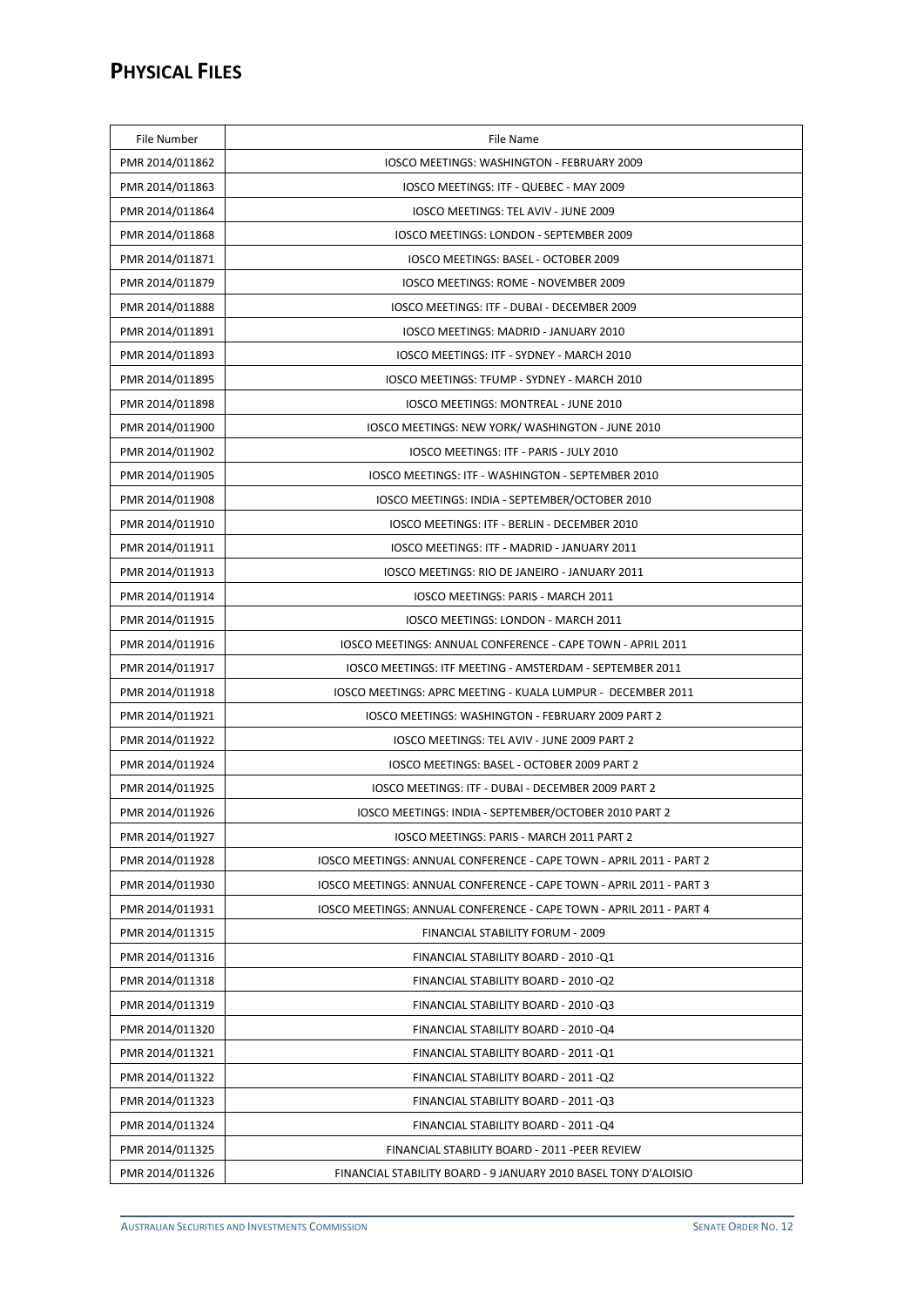| File Number                                                                                                                            | File Name                                                                                                                            |  |
|----------------------------------------------------------------------------------------------------------------------------------------|--------------------------------------------------------------------------------------------------------------------------------------|--|
| PMR 2014/011329                                                                                                                        | FINANCIAL STABILITY BOARD - SRC LONDON 18 JANUARY 2010                                                                               |  |
| PMR 2014/011331                                                                                                                        | FINANCIAL STABILITY BOARD - STEERING COMMITTEE BASEL 8 MARCH 2010                                                                    |  |
| PMR 2014/011332                                                                                                                        | FINANCIAL STABILITY BOARD - PLENARY TORONTO - 14 JUNE 2010                                                                           |  |
| PMR 2014/004487                                                                                                                        | COMPARISON WEB SITES - LIAISON WITH ***                                                                                              |  |
| PMR 2014/007633                                                                                                                        | CORPORATE FINANCE LIAISON COMMITTEE MEETINGS - BRISBANE - MAY 2014 TO                                                                |  |
| PMR 2014/002017                                                                                                                        | ASIC DELEGATION TO ACCC - CREDIT REPAIR AND DEBT COLLECTION                                                                          |  |
| PMR 2014/006192                                                                                                                        | ACRA VISIT TO SYDNEY (19-21 FEBRUARY 2014)                                                                                           |  |
| PMR 2014/006194                                                                                                                        | PROCUREMENT NON-CASH PAYMENT FACILITIES                                                                                              |  |
| PMR 2014/008846                                                                                                                        | GENERAL ADVICE RE TRUSTEE COMPANIES-DEPOSIT TAKERS CREDIT AND INSURERS RELATED                                                       |  |
| FSR 2014/000084                                                                                                                        | FS 22 - CHANGE OF CONTROL NOTIFICATIONS                                                                                              |  |
| FSR 2014/000085                                                                                                                        | FS 64 - APPLICATION FOR SUSPENSION OF AN AFS LICENCE                                                                                 |  |
| FSR 2014/000086                                                                                                                        | <b>FS 65 - APPLICATION FOR CANCELLATION OF AN AFS LICENCE</b>                                                                        |  |
| FSR 2014/000239                                                                                                                        | LICENSING - FREEDOM OF INFORMATION REQUESTS                                                                                          |  |
| FSR 2014/002855                                                                                                                        | FS65 CANCELLATIONS OF AUSTRALIAN FINANCIAL SERVICES LICENCES                                                                         |  |
| FSR 2014/005752                                                                                                                        | LICENSING REGISTER INTEGRITY - ASIC-INITIATED CANCELLATION OF AFS LICENCES AND CREDIT LICENCES                                       |  |
| FSR 2014/006236                                                                                                                        | PROCESS IMPROVEMENT PROJECT - HANDLING OF NOTIFICATIONS FROM EXTERNAL DISPUTE RESOLUTION<br>SCHEMES OF WITHDRAWALS AND EXPULSIONS    |  |
| FSR 2014/008457<br>CORRECTION NEEDED TO AFS LICENCES ISSUED POST 1 JULY 2013                                                           |                                                                                                                                      |  |
| FSR 2014/008854<br>INTERSTATE TERM DEPOSIT DETAILS PRE 1997                                                                            |                                                                                                                                      |  |
| FSR 2014/008855<br>INTERSTATE TERM DEPOSIT DETAILS PRE 1997                                                                            |                                                                                                                                      |  |
| FSR 2014/008856                                                                                                                        | INTERSTATE TERM DEPOSIT DETAILS PRE 1997                                                                                             |  |
| FSR 2014/008857                                                                                                                        | INTERSTATE TERM DEPOSIT DETAILS PRE 1997                                                                                             |  |
| FSR 2014/009281                                                                                                                        | FS 65 - APPLICATION FOR CANCELLATION OF AN AF S LICENCE                                                                              |  |
| FSR 2014/009898                                                                                                                        | PROCUREMENT - LICENSING OFFSITE 2014                                                                                                 |  |
| FSR 2014/010732                                                                                                                        | ADVICE GENERAL - *** *** - CORPORATIONS - FROM MAY 2014 TO -                                                                         |  |
| FSR 2014/010753                                                                                                                        | LICENSING REGISTER INTEGRITY - ASIC-INITIATED CANCELLATION OF AFS LICENCES AND CREDIT LICENCES                                       |  |
| FSR 2014/010909                                                                                                                        | APPLICATIONS TO CANCEL AUSTRALIAN CREDIT LICENCE                                                                                     |  |
| SECTION 235 SURVEILLANCE PROJECT 1999 VARIOUS DOCUMENTS IN A BOX TOGETHER WITH FILE<br>PMR1999/**** - PMR1999/*****<br>PMR 1999/014922 |                                                                                                                                      |  |
| PMR 2014/000146                                                                                                                        | GUIDANCE IN RELATION TO THE APPLICATION OF REG 7.9.20AA TO AN INVESTMENT OPTION THAT INVESTS IN<br><b>TERM DEPOSITS</b>              |  |
| PMR 2014/000587                                                                                                                        | RG 174 PROJECT                                                                                                                       |  |
| PMR 2014/000722                                                                                                                        | *** RESIDENTIAL FUND REPLIES TO S.601 FF DIRECTION DATED 14 AUGUST 2012                                                              |  |
| PMR 2014/000962                                                                                                                        | CONFIDENTIAL INFORMATION II PROJECT                                                                                                  |  |
| PMR 2014/000963                                                                                                                        | CONFIDENTIAL INFORMATION II PROJECT                                                                                                  |  |
| PMR 2014/001078                                                                                                                        | CONSUMER CREDIT LEGISLATION TRAINING - PARTICIPANTS GUIDES PRINTING                                                                  |  |
| PMR 2014/001334                                                                                                                        | CO 13/1534 AND PSTS AND ADFS                                                                                                         |  |
| PMR 2014/001828                                                                                                                        | S905B APPROVAL OF AUSTRALIAN DERIVATIVE TRADE REPOSITORY LICENCE APPLICATION FORM                                                    |  |
| PMR 2014/002256                                                                                                                        | ******* OPERATING RULE AMENDMENTS: THREE AND TEN YEAR COMMONWEALTH TREASURY BOND<br>FUTURES CONTRACT EXPIRY SETTLEMENT PRICE PROCESS |  |
| PMR 2014/002284                                                                                                                        | FREEDOM OF INFORMATION - *** *** PROJECTS FROM *** ***                                                                               |  |
| PMR 2014/002552                                                                                                                        | RG148 POST IMPLEMENTATION REVIEW PROJECT 2013-2014                                                                                   |  |
| PMR 2014/002583                                                                                                                        | ******** - QUARTERLY REPORT FOR THE PERIOD OCTOBER TO DECEMBER 2013 - CLASS ORDER 99/0629                                            |  |
| PMR 2014/003171                                                                                                                        | CREDIT LAW REFORM - HARDSHIP                                                                                                         |  |
| PMR 2014/003254                                                                                                                        | <b>EMERGING MARKET ISSUERS PROJECT - CORPORATIONS TEAM - 2014</b>                                                                    |  |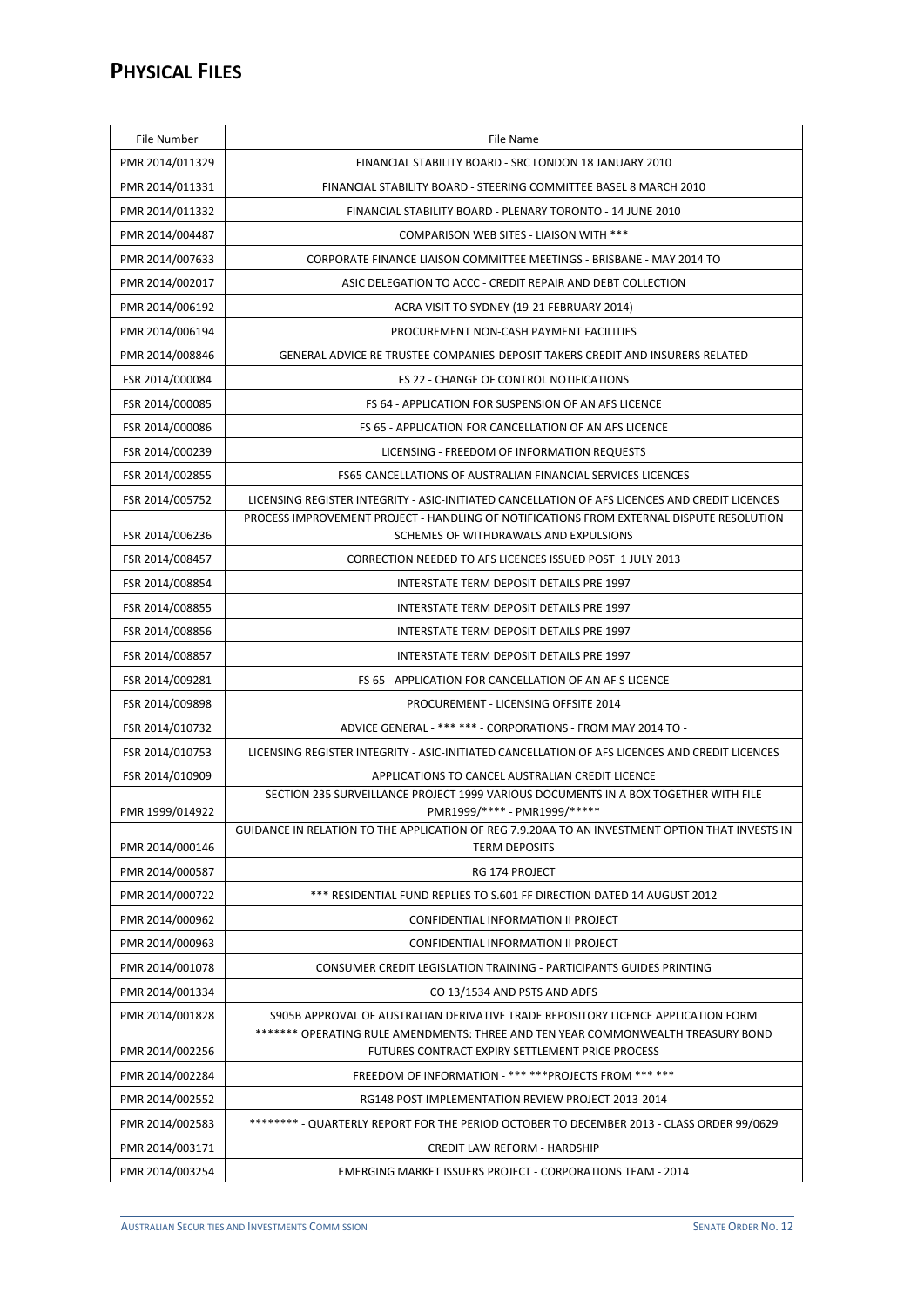| File Number     | File Name                                                                                                                  |  |
|-----------------|----------------------------------------------------------------------------------------------------------------------------|--|
| PMR 2014/003261 | <b>PDS REVIEWS</b>                                                                                                         |  |
| PMR 2014/003894 | REVIEW OF DIRECT DEBIT CANCELLATION FEES                                                                                   |  |
| PMR 2014/004129 | 2013-2014 FINANCIAL ADVISERS NEW LICENSEE VISITS PROJECT                                                                   |  |
| PMR 2014/004568 | FOFA STATUTORY COMPENSATION SCHEME - IMPLEMENTATION RESPONSE ON PII                                                        |  |
| PMR 2014/004569 | FOFA STATUTORY COMPENSATION SCHEME - SUBMISSIONS                                                                           |  |
| PMR 2014/004571 | FOFA STATUTORY COMPENSATION SCHEME - INTERNAL COMPENSATION WORKING GROUP                                                   |  |
| PMR 2014/004585 | EFT CODE REVIEW *** *** *** VOLUME 2                                                                                       |  |
| PMR 2014/004589 | EFT CODE REVIEW *** *** *** VOLUME 3                                                                                       |  |
| PMR 2014/004590 | EFT CODE REVIEW *** *** *** VOLUME 4                                                                                       |  |
| PMR 2014/004591 | EFT CODE REVIEW *** *** *** VOLUME 5                                                                                       |  |
| PMR 2014/004608 | <b>VWH4-MARKING THE CLOSE</b>                                                                                              |  |
| PMR 2014/004623 | FOFA STATUTORY COMPENSATION SCHEME - FOS RESEARCH                                                                          |  |
| PMR 2014/005957 | ASIC DERIVATIVE TRANSACTION RULES (REPORTING) 2013 - EXEMPTIONS FOR PHASE 2 REPORTING ENTITIES                             |  |
| PMR 2014/006013 | *** CLASS ORDERS - DCI REVIEW                                                                                              |  |
| PMR 2014/007349 | ASX CLEAR PTY LIMITED OPERATING RULE CHANGES - PARTICIPANTS' RIGHT TO TERMINATE NOVATED<br>CONTRACTS IF ASX CLEAR DEFAULTS |  |
| PMR 2014/007635 |                                                                                                                            |  |
| PMR 2014/007660 | <b>DEED DOCUMENTS</b>                                                                                                      |  |
| PMR 2014/007718 | *** ********** ****** ******* - S792F REPORT ARBN *** **** ***                                                             |  |
| PMR 2014/007719 | *** SECURITISATION CONTRACT DOCUMENTS 2013                                                                                 |  |
| PMR 2014/007720 | 2014 ASP REVIEW SHEETS                                                                                                     |  |
| PMR 2014/007724 | ASP 2013 CHECKLIST AND TARGET LIST                                                                                         |  |
| PMR 2014/007859 | TYRE AND RIM INSURANCE PROJECT                                                                                             |  |
| PMR 2014/007860 | TYRE AND RIM INSURANCE PROJECT                                                                                             |  |
| PMR 2014/007861 | TYRE AND RIM INSURANCE PROJECT                                                                                             |  |
| PMR 2014/007875 | <b>DEED DOCUMENTS PART 2</b>                                                                                               |  |
| PMR 2014/008058 | ASP CHECKLISTS 2011-2012                                                                                                   |  |
| PMR 2014/008072 | MARKET INTEGRITY RULES / BUYBACKS AND TAKEOVERS                                                                            |  |
| PMR 2014/008203 | <b>EXTENSION TO CLASS ORDER CO-630</b>                                                                                     |  |
| PMR 2014/008205 | <b>EXTENSION TO CLASS ORDER CO 10-630</b>                                                                                  |  |
| PMR 2014/010280 | DEBENTURES REVIEW 2014                                                                                                     |  |
| PMR 2014/012496 | VARIOUS FINANCIAL REPORTING ISSUES PART 4 PREVIOUS FILE PMR2011/9451                                                       |  |
| PMR 2014/012502 | VARIOUS AUDIT ISSUES / MATTERS PART 3 PREVIOUS FILE PMR2012/6320                                                           |  |
| PMR 2014/012504 | VARIOUS AUDIT ISSUES / MATTERS PART 4 PREVIOUS FILE PMR2014/12502                                                          |  |
| PMR 2014/012540 | EMPLOYEE SHARE SCHEME DOCUMENTS LODGED UNDER CLASS ORDER 03/184 - 09 APRIL 2014 ONWARDS                                    |  |
| PMR 2014/012809 | SELLERS OF REAL PROPERTY BY INSTALMENTS.                                                                                   |  |
| PMR 2014/012834 | <b>TES TRAINING</b>                                                                                                        |  |
| PMR 2014/013583 | CLASS ORDER EXEMPTION - PHASE 3 REPORTING ENTITIES                                                                         |  |
| PMR 2014/013639 | *** PARTNERS (105567413) - REFERRAL - AUDITORS - FOI REQUEST                                                               |  |
| PMR 2014/013742 | PROTECTED MEMBERS - DISCLOSURE REQUIREMENTS                                                                                |  |
| PMR 2014/013851 | GENERAL ADVICE - *** *** - CORPORATIONS                                                                                    |  |
| PMR 2014/007415 | FOI REQUEST - ****** *********** ********* ***                                                                             |  |
| PMR 2014/008110 | *** ******* ******* RABN *** *** **** S792F REPORT                                                                         |  |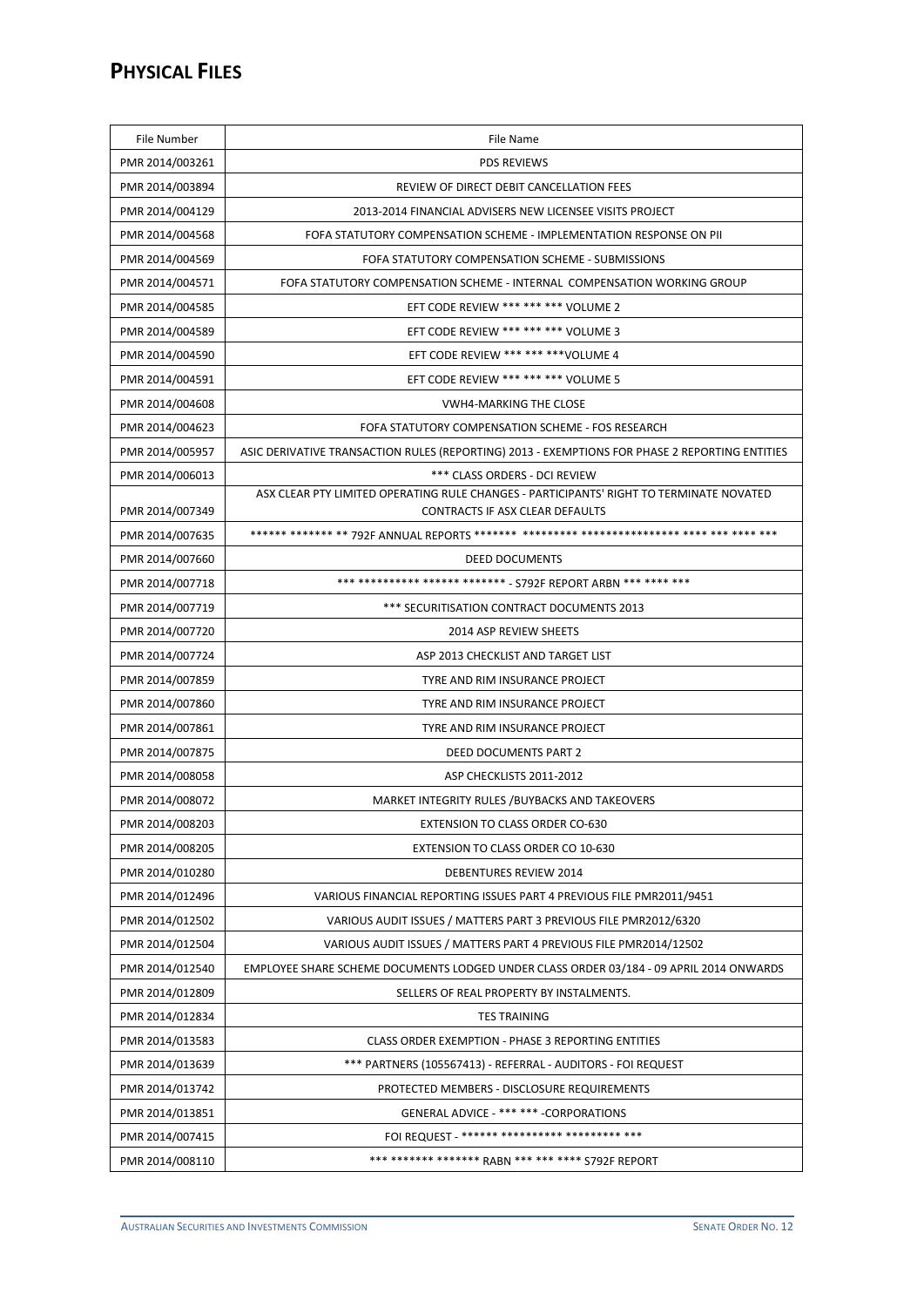| File Number                                                                                  | <b>File Name</b>                                                                                                                                              |  |
|----------------------------------------------------------------------------------------------|---------------------------------------------------------------------------------------------------------------------------------------------------------------|--|
| PMR 2014/008251                                                                              | FOI REQUEST - ****** ** ************ - *** *** (***)                                                                                                          |  |
| PMR 2014/008324                                                                              | GENERAL INSURANCE - CLAIMS HANDILING AND INTERNAL DISPUTE RESOLUTIONS REVIEW DOCUMENTS<br>RELATING TO ************** - AUTO AND GENERAL AND GENERAL INSURANCE |  |
|                                                                                              | GENERAL INSURANCE - CLAIMS HANDILING AND INTERNAL DISPUTE RESOLUTIONS REVIEW DOCUMENTS<br>RELATING TO ********** INSURANCE MISC PROJECT DOCUMENTATION         |  |
| PMR 2014/008327                                                                              | GENERAL INSURANCE - CLAIMS HANDILING AND INTERNAL DISPUTE RESOLUTIONS REVIEW DOCUMENTS                                                                        |  |
| PMR 2014/008328                                                                              | RELATING **********                                                                                                                                           |  |
| PMR 2014/008331                                                                              | GENERAL INSURANCE - CLAIMS HANDILING AND INTERNAL DISPUTE RESOLUTIONS REVIEW DOCUMENTS<br>RELATING ***************                                            |  |
| PMR 2014/008740                                                                              | *** ***                                                                                                                                                       |  |
| PMR 2014/008741                                                                              | *** ***                                                                                                                                                       |  |
| PMR 2014/008742                                                                              | *** ***                                                                                                                                                       |  |
| PMR 2014/008743                                                                              | *** ***                                                                                                                                                       |  |
| PMR 2014/009690                                                                              | *** ******** OPERATING RULE CHANGES FOR TIERED CORE CAPITAL                                                                                                   |  |
| PMR 2014/009769                                                                              |                                                                                                                                                               |  |
| PMR 2014/009770                                                                              | ****** ARSN ************                                                                                                                                      |  |
| PMR 2014/009873                                                                              | APPLICATION FOR RETAIL CLIENT ADVISER EXEMPTION                                                                                                               |  |
| PMR 2014/009900                                                                              | RDR-14-3JDS-00005 - ** ****** *********                                                                                                                       |  |
| PMR 2014/009973                                                                              | **** *** **** *****                                                                                                                                           |  |
| ****** ***** ******** DRAFT APPLICATION FOR AN AUSTRALIAN MARKET LICENCE DECEMBER 2011 VOL 1 |                                                                                                                                                               |  |
| PMR 2014/009990                                                                              | OF <sub>2</sub><br>****** ***** ******* DRAFT APPLICATION FOR AN AUSTRALIAN MARKET LICENCE DECEMBER 2011 VOL 2                                                |  |
| PMR 2014/009992                                                                              | OF <sub>2</sub>                                                                                                                                               |  |
| PMR 2014/009995                                                                              | ****** ***** ******** DRAFT APPLICATION FOR AN AUSTRALIAN MARKET LICENCE JUNE 2012 VOL 1 OF 2                                                                 |  |
| PMR 2014/009996                                                                              | ****** ***** ******** DRAFT APPLICATION FOR AN AUSTRALIAN MARKET LICENCE JUNE 2012 VOL 2 OF 2                                                                 |  |
| PMR 2014/010072                                                                              | **** *** APPLICATION TO REGISTER IDENTIFICATION STATEMENT                                                                                                     |  |
| PMR 2014/010375                                                                              | PART 7 - NON LODGED ACCOUNTS PROJECT 2011 - ****** *******                                                                                                    |  |
| PMR 2014/010405                                                                              | REVERSE MORTGAGE CONTRACTS ******* ****                                                                                                                       |  |
| PMR 2014/010603                                                                              | *** ********* APPLICATION FOR MIR WAIVER                                                                                                                      |  |
| PMR 2014/010604                                                                              | *** ********* - APPLICATION FOR MIR WAIVER                                                                                                                    |  |
| PMR 2014/010606                                                                              | *** ********* - APPLICATION FOR MIR WAIVER                                                                                                                    |  |
| PMR 2014/010623                                                                              | ******** (008382090) - CO 02/184 - SUPPLEMENTARY OR REPLACEMENT IDENTIFICATION STATEMENT                                                                      |  |
| PMR 2014/010648                                                                              | *** & *** (2008) - REVERSE MORTGAGE RESEARCH                                                                                                                  |  |
| PMR 2014/010675                                                                              | *** ***** CORRESPONDENCE AND REPORTS                                                                                                                          |  |
| PMR 2014/010722                                                                              | REQUEST FOR REVIEW OF PROVISIONS OF CONSTITUTION - **************                                                                                             |  |
| PMR 2014/010774                                                                              | *** ******** CORPORATE GOVERNANCE AMENDMENTS TO ASX LISTING RULES                                                                                             |  |
| PMR 2014/010858                                                                              |                                                                                                                                                               |  |
| PMR 2014/010901                                                                              | **** ****** - REPORTING DOCUMENT RECEIVED BY FFSP PURSUANT TO PS176                                                                                           |  |
| PMR 2014/010910                                                                              | *** *********** **** - REPORTING DOCUMENT RECEIVED BY FFSP PURSUANT TO PS176                                                                                  |  |
| PMR 2014/011116                                                                              | ****** ***** ******** DRAFT APPLICATION FOR AN AUSTRALIAN MARKET LICENCE APRIL 2013 - VOL 1                                                                   |  |
| PMR 2014/011117                                                                              | *** ***** ******** DRAFT APPLICATION FOR AN AUSTRALIAN MARKET LICENCE APRIL 2013 - VOL 2                                                                      |  |
| PMR 2014/011506                                                                              | PERSONAL AND DUAL TRADING REVIEW                                                                                                                              |  |
| PMR 2014/012845                                                                              | *** *** ***                                                                                                                                                   |  |
|                                                                                              | ****** (118796053) - FINANCIAL SERVICES SURVEILLANCE: COMPLIANCE PLAN AUDIT REVIEW:****** ****                                                                |  |
| PMR 2014/013161                                                                              | <b>FUND</b>                                                                                                                                                   |  |
| PMR 2014/013286                                                                              | CHAIRMAN'S CORRESPONDENCE: *** ***                                                                                                                            |  |
| PMR 2014/013287                                                                              | CHAIRMAN'S CORRESPONDENCE: *** ***                                                                                                                            |  |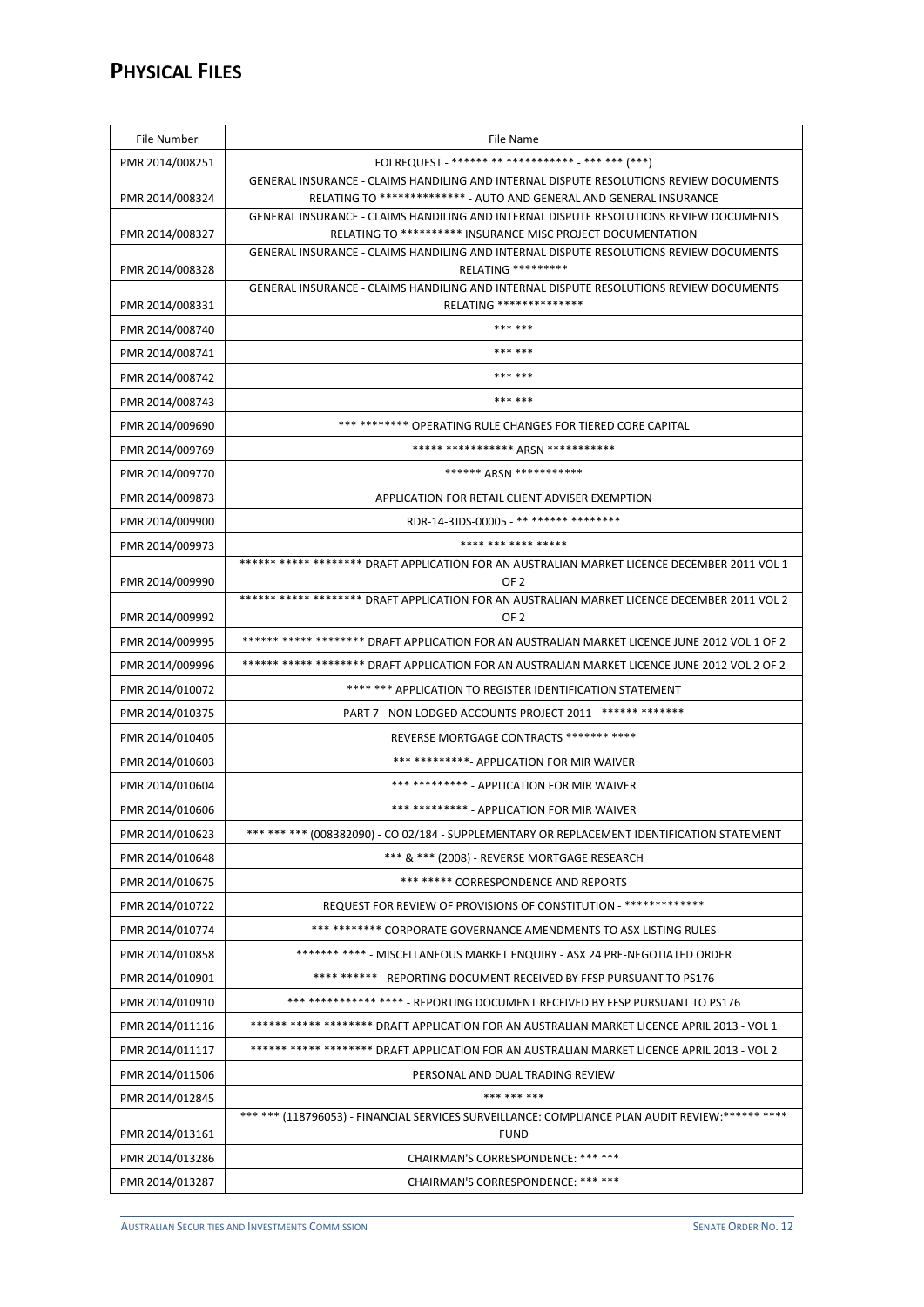| File Number     | File Name                                                                                          |  |
|-----------------|----------------------------------------------------------------------------------------------------|--|
| PMR 2014/013665 | ********* REVIEW OF SUPERVISION & COMPLIANCE FRAMEWORK                                             |  |
| FSR 2014/004121 | *** *** PERSON ID (MAINFRAME): XXXXXXXX                                                            |  |
| FSR 2014/005077 | xxxxxxxxx xxxxxxx (xxxx) - 5188/03 PROVIDER - *** ***                                              |  |
| FSR 2014/006014 | *** *** ***                                                                                        |  |
| FSR 2014/008268 | *** *** ********** ******** ****** *** *** ***                                                     |  |
| FSR 2014/009815 | *** *** - SALE OF SHARES VESTED IN ASIC                                                            |  |
| FSR 2014/010409 | LICENSING - FREEDOM OF INFORMATION REQUESTS LINKED WITH FSR 2013/xxx                               |  |
| FSR 2014/011937 | *** *** *** ** *** ******* ** *******                                                              |  |
|                 | AUSTRALIAN DERIVATIVE TRADE REPOSITORY LICENCE APPLICATION XXXX XXXXXXXXXX XXXXXXXXX XXXXXXXXX     |  |
| PMR 2014/000285 | <b>XXXXXX</b>                                                                                      |  |
| PMR 2014/000463 | *** ******** ********* * - S1020F(1)(A) - EX A PERSON OR CLASS FROM PART 7.9 PART TWO              |  |
| PMR 2014/000464 | *** ******** ***********<br>- S1020F(1)(A) - EX A PERSON OR CLASS FROM PART 7.9 PART THREE         |  |
|                 | ****** ******* ****** ********** - EMPLOYEE SHARE SCHEME RELIEF - S1020F(1)(A) & (B), S911A(2)(L), |  |
| PMR 2014/001530 | S992B(1)(A) & S741(1)(A)                                                                           |  |
| PMR 2014/001544 | ************* - APPLICATION REQUESTING NOTICE OF BENEFICIAL OWNERSHIP - S672A                      |  |
| PMR 2014/002941 | *** *** *** - FOI - ** REVIEW                                                                      |  |
| PMR 2014/004143 | *** ******** **** STRAIGHT THROUGH PROCESSING (STP) OF CORPORATE ACTIONS                           |  |
| PMR 2014/004395 | ****** (016473155) - ADVICE - EXTERNAL - FOI REQUEST DATED 25 FEBRUARY 2014                        |  |
| PMR 2014/006736 | FOI REQUEST - *** *** ***                                                                          |  |
| PMR 2014/006897 | END OF MONTH MPS SURVEILLANCE ************ - MARKET MANIPULATION ENQUIRY                           |  |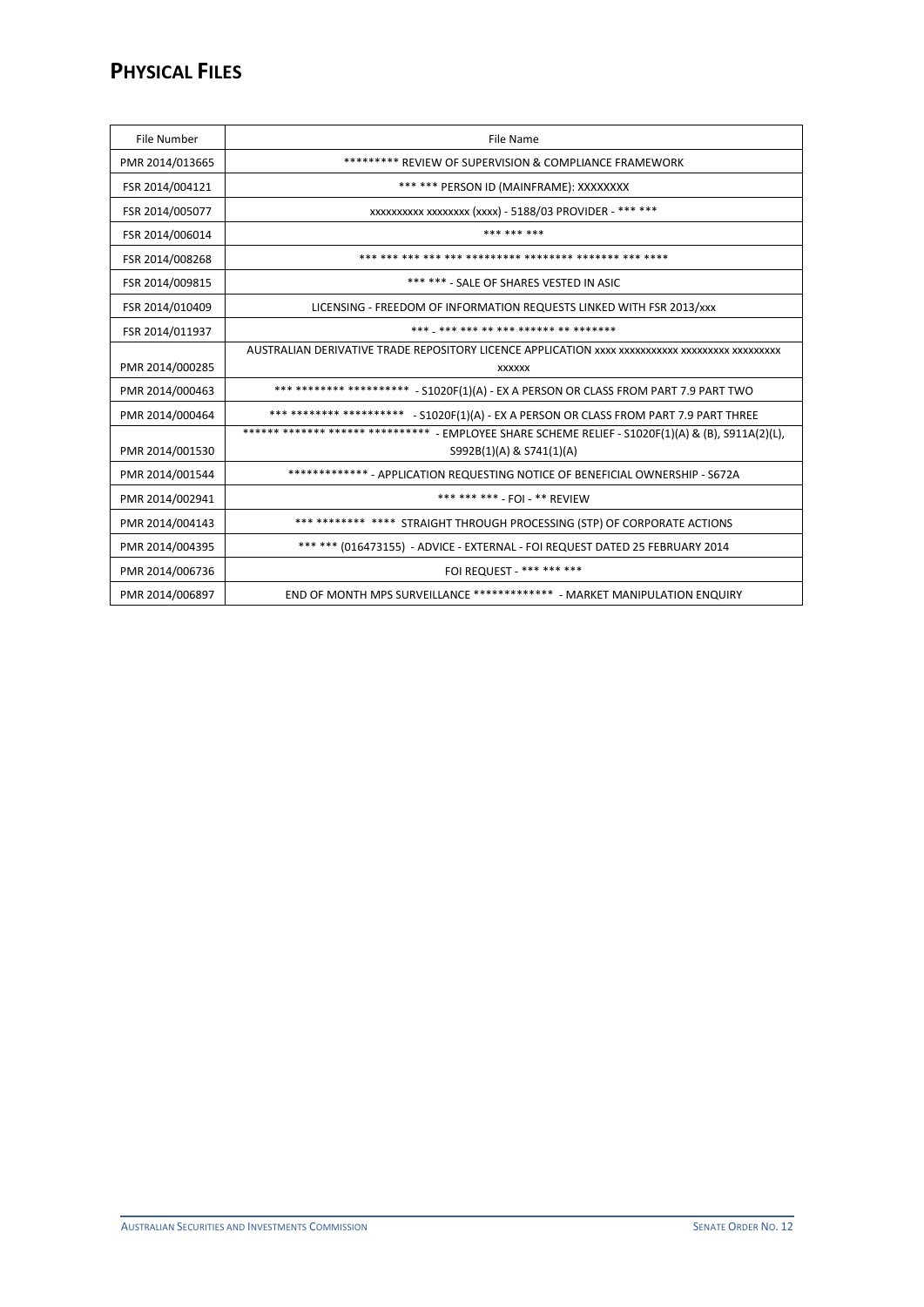| <b>File Number</b> | <b>File Name</b>                                                   | Parent                                                   |
|--------------------|--------------------------------------------------------------------|----------------------------------------------------------|
| 2014 - 001169      | <b>ICA 2014</b>                                                    | Speeches                                                 |
| 2014 - 001462      | ICAA Audit Conference 2014                                         | Accounting and Audit                                     |
| 2014 - 000848      | SPAA Conference 201402                                             | Speeches                                                 |
| 2014 - 002302      | MFAA Annual Conference 2014                                        | Speeches                                                 |
| 2014 - 000693      | Delegations from ASIC to ACCC - EO                                 | Other Delegations of Authority                           |
| 2014 - 001769      | MOU with Queensland Building & Construction Commission             | <b>MOUs</b>                                              |
| 2014 - 000955      | MOU with Queensland Police                                         | <b>MOUs</b>                                              |
| 2014 - 001969      | Section 102 Delegation to ACCC - ** *** ****** *** - February 2014 | Other Delegations of Authority                           |
| 2014 - 001600      | Parliamentary Briefings - Financial Advisers                       | Government                                               |
| 2014 - 002886      | 06 New Procurement under Progress                                  | Centrelink's Design, Production & Distribution Program   |
| 2014 - 002016      | 2014 revisions                                                     | Revisions to DOI Policy and Guide - Trade Approvals 2014 |
| 2014 - 000009      | 24. Rule amendments                                                | Legal & Policy                                           |
| 2014 - 000632      | Administration & Planning                                          | Indigenous Outreach Program                              |
| 2014 - 002054      | ******** ****                                                      | <b>Mental Health Programs</b>                            |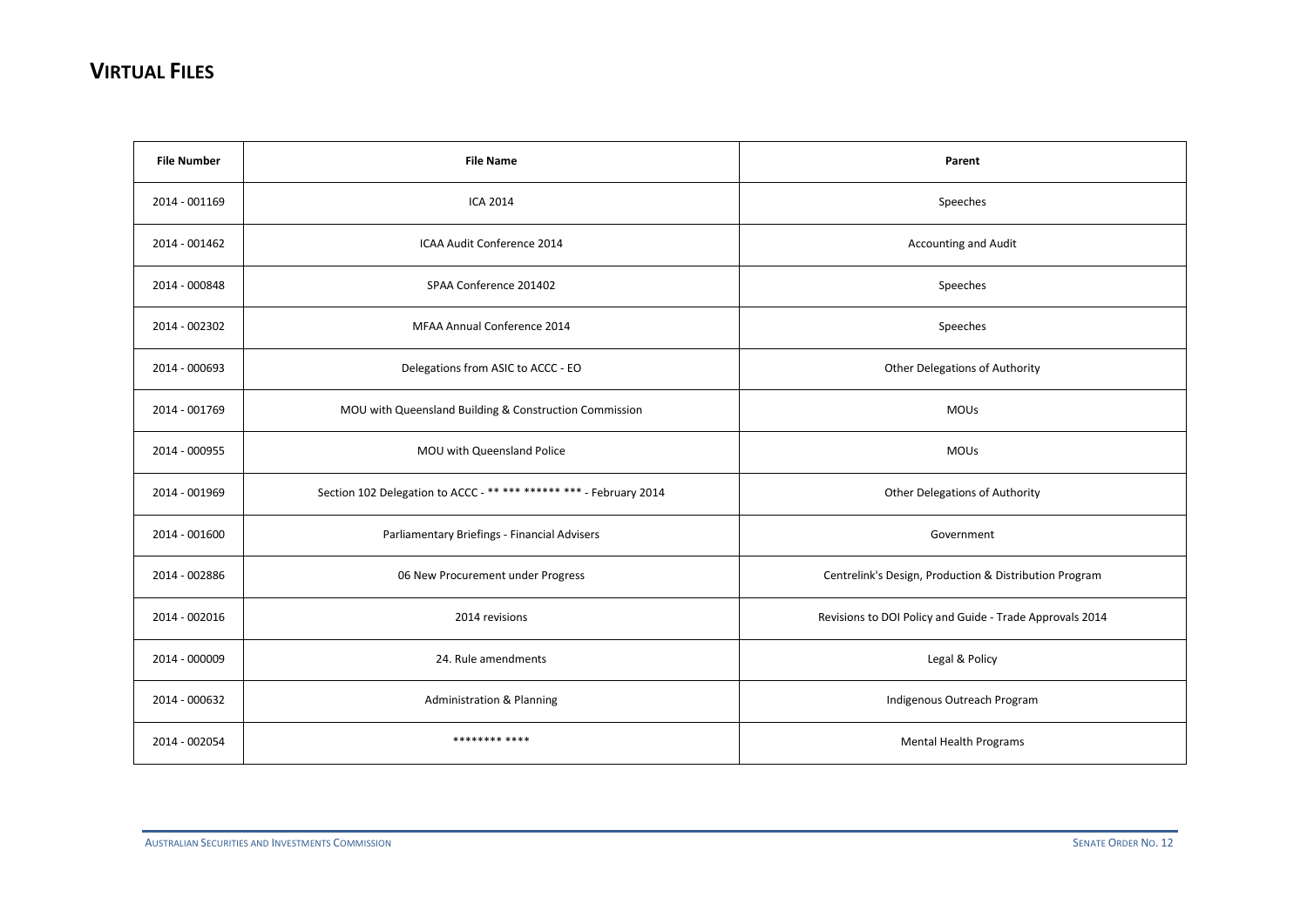| <b>File Number</b> | <b>File Name</b>                                                                                          | Parent                                        |
|--------------------|-----------------------------------------------------------------------------------------------------------|-----------------------------------------------|
| 2014 - 002649      | *** Submission 2014                                                                                       | <b>Submissions &amp; Government Relations</b> |
| 2014 - 002751      | <b>Complaints Resolution Procedures</b>                                                                   | Policies & Procedures                         |
| 2014 - 001877      | *** *** *** ******* (MIR) (14-20058)                                                                      | Market Integrity Rules Projects 2014          |
| 2014 - 002619      | Data Matching - Criminal Intelligence - April 2014                                                        | Privacy                                       |
| 2014 - 001870      | Enforceable Undertakings - Guidelines for ********* ******* *********                                     | Policies, Procedures & Guidelines             |
| 2014 - 001975      | Enforceable Undertakings - Guidelines for third party payments - Enforcement Committee -<br>December 2013 | Miscellaneous                                 |
| 2014 - 000633      | Financial Literacy & IOP Publications                                                                     | Indigenous Outreach Program                   |
| 2014 - 002266      | *** *** Ltd                                                                                               | Managed Investments                           |
| 2014 - 002310      | Governance Centre Project                                                                                 | <b>Project Management</b>                     |
| 2014 - 001931      | Guidelines                                                                                                | Policies, Procedures & Guidelines             |
| 2014 - 002028      | Indigenous Cadet Program                                                                                  | Diversity                                     |
| 2014 - 002280      | Internal Audit Review 2014-2015 Project 01 - ***                                                          | Audit, Assurance & Compliance                 |
| 2014 - 002279      | Internal Audit Review 2014-2015 Project 02 - ***                                                          | Audit, Assurance & Compliance                 |
| 2014 - 002782      | Investigation Costs - s.91 ASIC Act                                                                       | Policies, Procedures & Guidelines             |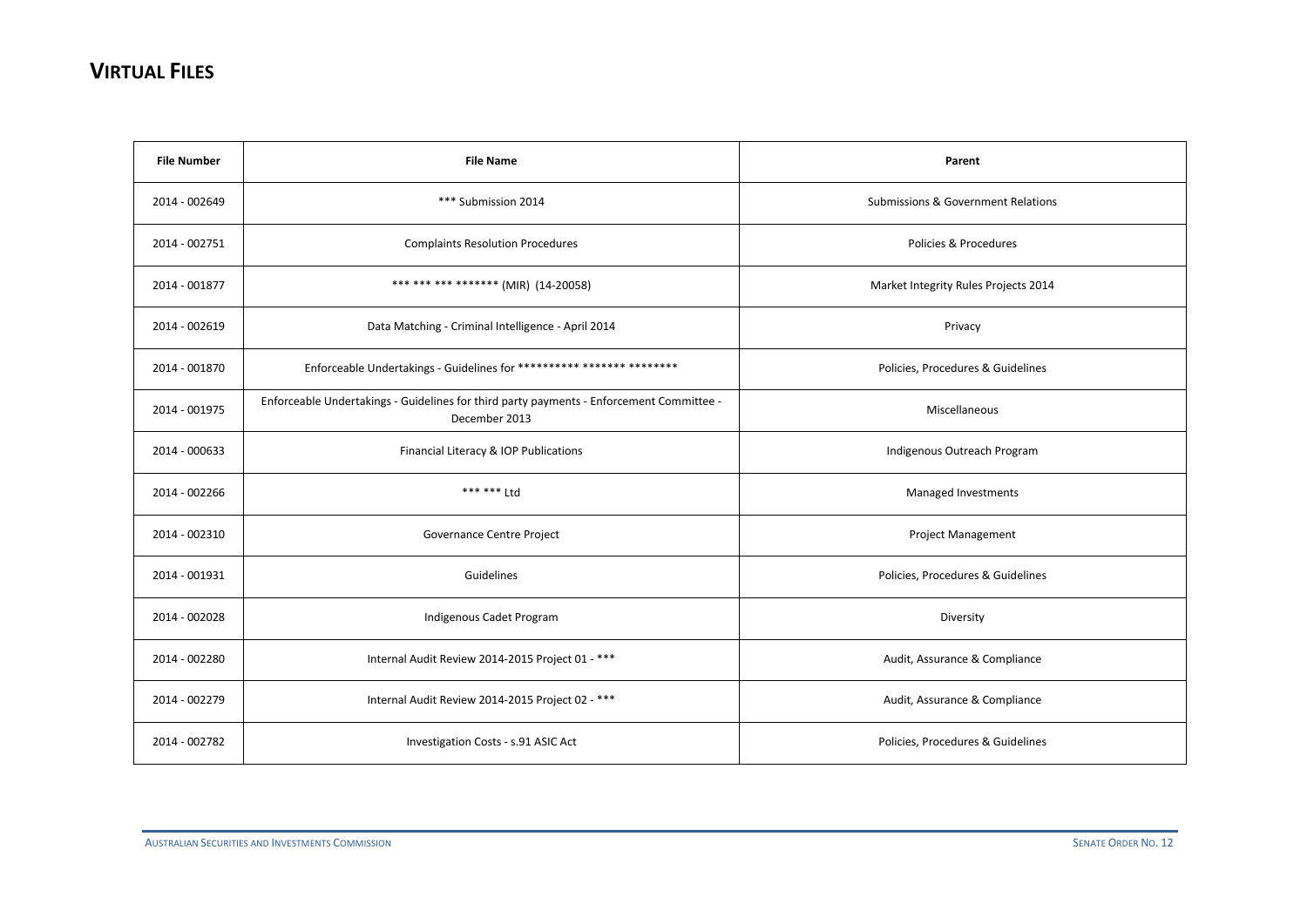| <b>File Number</b> | <b>File Name</b>                                                                   | Parent                                         |
|--------------------|------------------------------------------------------------------------------------|------------------------------------------------|
| 2014 - 001949      | ****** Survey on Retirement Planning                                               | Active                                         |
| 2014 - 001926      | Policies                                                                           | Policies, Procedures & Guidelines              |
| 2014 - 002410      | Policy - Advice Licensees Audit Requirements                                       | Other - Policy Development                     |
| 2014 - 001679      | Presentations                                                                      | MoneySmart - Government Connect                |
| 2014 - 002205      | *** *** ***                                                                        | <b>Scheme Registration</b>                     |
| 2014 - 001950      | <b>Privacy Policy</b>                                                              | Published Non-Regulatory Documents             |
| 2014 - 001925      | Procedures                                                                         | Policies, Procedures & Guidelines              |
| 2014 - 001764      | Professional Indemnity Insurance                                                   | <b>Financial Advisers</b>                      |
| 2014 - 000630      | Project & Policy Work                                                              | Indigenous Outreach Program                    |
| 2014 - 000242      | <b>Project Documents</b>                                                           | Outsourcing                                    |
| 2014 - 000164      | Project Manager Documents and Reports                                              | Annual Money Week 2014                         |
| 2014 - 002964      | Proposed Amendments to the Derivative Transaction Rules (Reporting)                | <b>Consultation Papers</b>                     |
| 2014 - 001811      | ****** Ltd - request from Debenture holders                                        | Public Examination Eligible Applicant Requests |
| 2014 - 002723      | Report of the Independent Evaluation of the Implementation of the HOKUF Initiative | Reports - Other                                |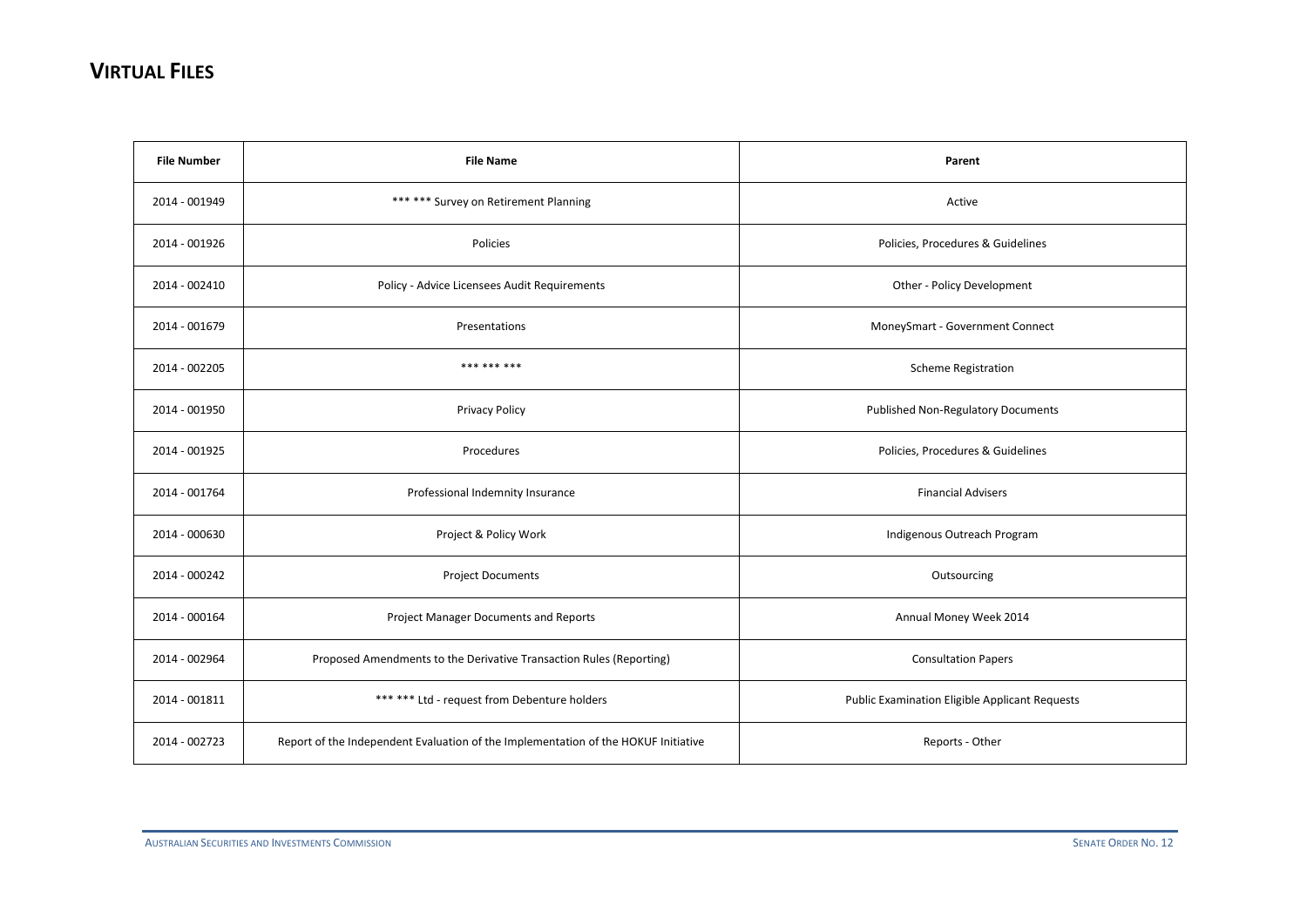| <b>File Number</b> | <b>File Name</b>                                              | Parent                             |
|--------------------|---------------------------------------------------------------|------------------------------------|
| 2014 - 000795      | <b>Reporting and Information Products</b>                     | Policies, Procedures & Guidelines  |
| 2014 - 000865      | Reports                                                       | Project Louis (13-30025)           |
| 2014 - 001710      | Resignation of Auditors - Update to RG 26 - 2nd CP            | <b>Consultation Papers</b>         |
| 2014 - 002555      | RG 041 Limited Partnerships Fundraising                       | <b>Regulatory Guides</b>           |
| 2014 - 002560      | RG 066 Transaction-Specific Disclosure                        | <b>Regulatory Guides</b>           |
| 2014 - 002601      | RG 067 Real Estate Companies                                  | <b>Regulatory Guides</b>           |
| 2014 - 002602      | RG 070 Prospectuses for Cash Box and Investment Companies     | <b>Regulatory Guides</b>           |
| 2014 - 002715      | RG 096 Debt Collection Guideline For Collectors and Creditors | <b>Regulatory Guides</b>           |
| 2014 - 002604      | RG 157 Financial Reports for Offer of Information Statements  | <b>Regulatory Guides</b>           |
| 2014 - 002937      | RG 174 Externally Administered Companies                      | <b>Regulatory Guides</b>           |
| 2014 - 001670      | RG 252 Keeping Superannuation Websites Up To Date             | <b>Regulatory Guides</b>           |
| 2014 - 001195      | <b>RG 26</b>                                                  | Other - Policy Development         |
| 2014 - 002553      | <b>RG038</b>                                                  | <b>Published Regulatory Guides</b> |
| 2014 - 002793      | <b>RG252</b>                                                  | <b>Published Regulatory Guides</b> |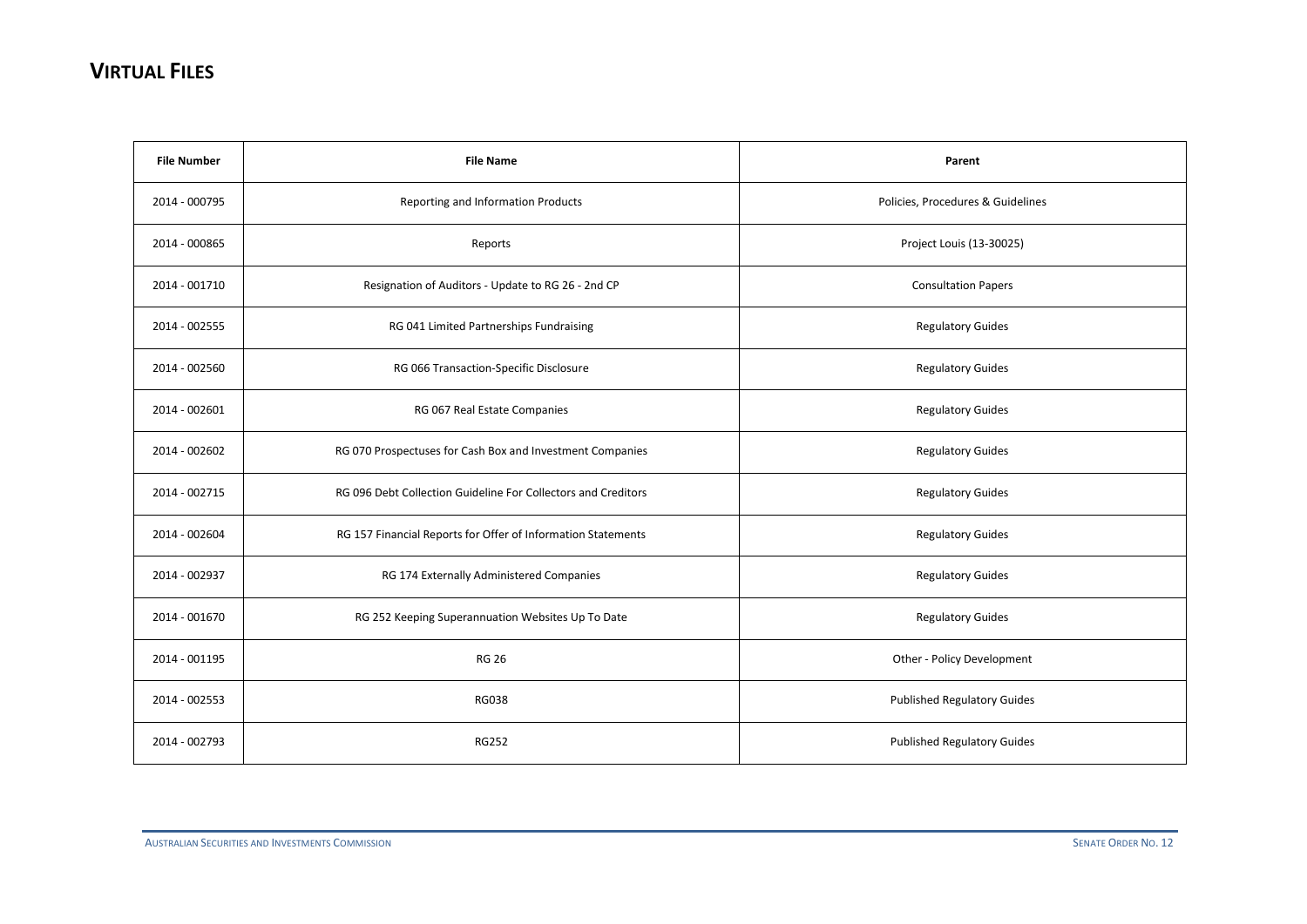| <b>File Number</b> | <b>File Name</b>                                                            | Parent                                                                      |
|--------------------|-----------------------------------------------------------------------------|-----------------------------------------------------------------------------|
| 2014 - 000263      | Risk project                                                                | Research                                                                    |
| 2014 - 000200      | Scheme Management - 2014                                                    | <b>Scheme Management</b>                                                    |
| 2014 - 001722      | <b>Strategic Policy Framework</b>                                           | Other - Policy Development                                                  |
| 2014 - 000860      | *** Forms                                                                   | Project Change Advisory Board                                               |
| 2014 - 002799      | *** *** Pty Ltd and *** Pty Ltd - application from ********* ********** *** | Public Examination Eligible Applicant Requests                              |
| 2014 - 000663      | ******Resources Limited                                                     | s218 - Approvals                                                            |
| 2014 - 000730      | *** *** **** Pty Ltd (ACN *** *** ***)                                      | Winding up Applications                                                     |
| 2014 - 001783      | Superannuation Clearing House Terms and Conditions - P&D - February 2014    | Procurement                                                                 |
| 2014 - 001367      | <b>Termination Notices/ Agreements</b>                                      | Procurement                                                                 |
| 2014 - 001964      | *** ***                                                                     | Centrelink's Design, Production & Distribution Program                      |
| 2014 - 001610      | W. A. *** *** Project 2014                                                  | <b>Scheme Registration</b>                                                  |
| 2014 - 002898      | WA *** *** Limited W.A. *** *** Project 2014.2.                             | <b>Scheme Registration</b>                                                  |
| 2014 - 001772      | *** ******** ********** - Civil Investigation (14-20054)                    | Market Integrity Rules Projects 2014                                        |
| 2014 - 000249      | ******************* - Panel Arrangement - Consultancy and Business Services | *********** ******* - Panel Arrangement - Consultancy and Business Services |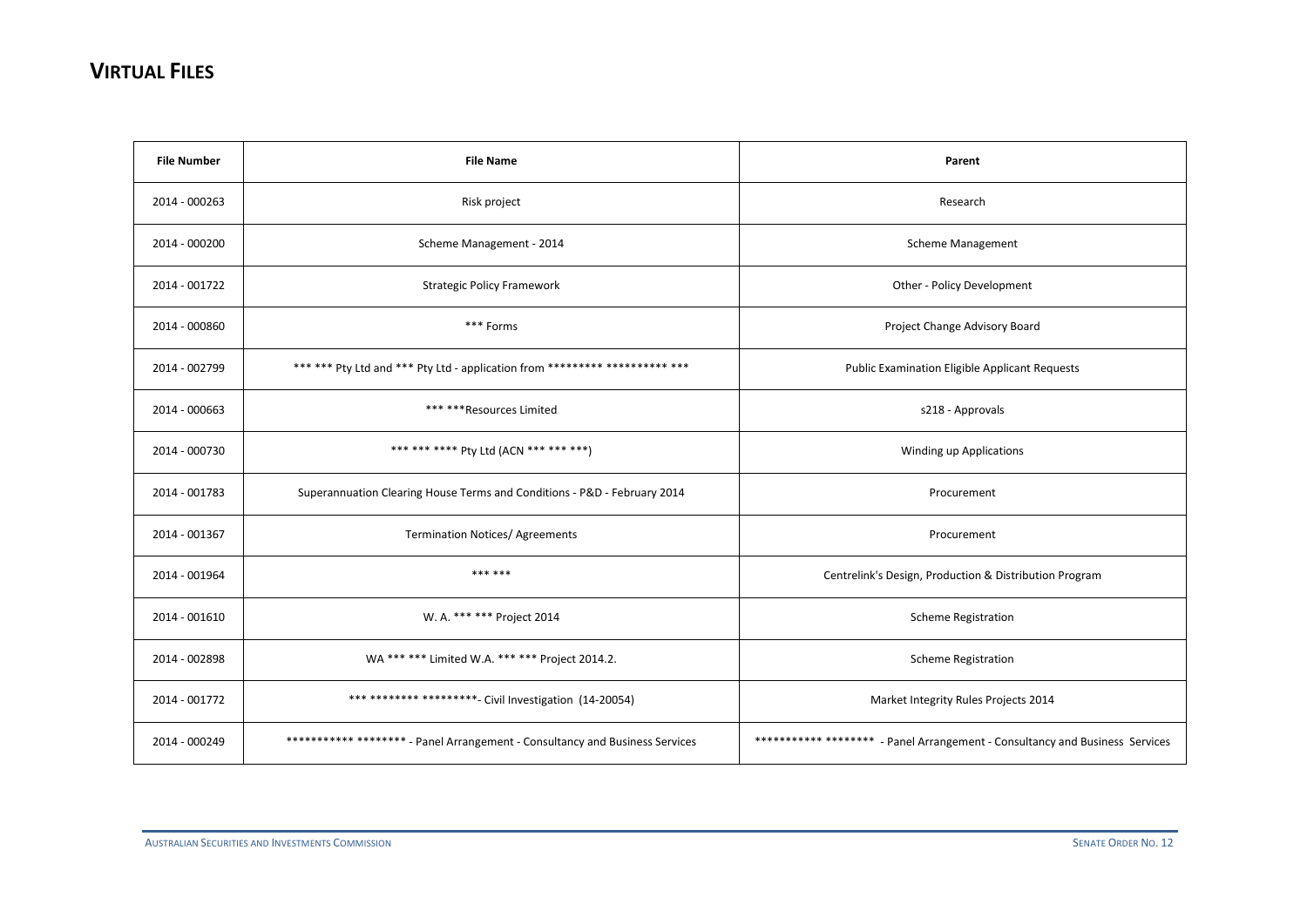| <b>File Number</b> | <b>File Name</b>                                    | Parent                                                 |
|--------------------|-----------------------------------------------------|--------------------------------------------------------|
| 2014 - 001662      | *** Pty Ltd (5.7.1(b)(iii)) (MIR) (14-20048)        | Market Integrity Rules Projects 2014                   |
| 2014 - 000434      | *** *** *** Limited ***** (MIR) (14-20007)          | Market Integrity Rules Projects 2014                   |
| 2014 - 001650      | ****** (Australia) Pty Ltd (3.1.2) (MIR) (14-20047) | Market Integrity Rules Projects 2014                   |
| 2014 - 002428      | *** *** *** *** *** ***                             | <b>Scheme Registration</b>                             |
| 2014 - 000634      | *** Resource Library                                | Indigenous Outreach Program                            |
| 2014 - 000661      | *** *** PTY LTD ACN *** *** ***                     | 2013-2014                                              |
| 2014 - 001437      | *** Bank Limited (3.1.2) (MIR) (14-20036)           | Market Integrity Rules Projects 2014                   |
| 2014 - 001409      | *** *** Co                                          | Managed Investments                                    |
| 2014 - 001391      | *** *** Ltd (5.7.1 and 5.7.2) (MIR) (14-20033)      | Market Integrity Rules Projects 2014                   |
| 2014 - 000888      | *** Co Pty Ltd                                      | Administrative Appeals Tribunal (AAT) Act Applications |
| 2014 - 002092      | *** *** ***                                         | Administrative Appeals Tribunal (AAT) Act Applications |
| 2014 - 001512      | ***** ***** ******_ *** $\alpha$ ***                | Centrelink's Design, Production & Distribution Program |
| 2014 - 000573      | *** ***                                             | Administrative Appeals Tribunal (AAT) Act Applications |
| 2014 - 000449      | *** HOLDINGS PTY LTD ACN *** *** ***                | 2013-2014                                              |